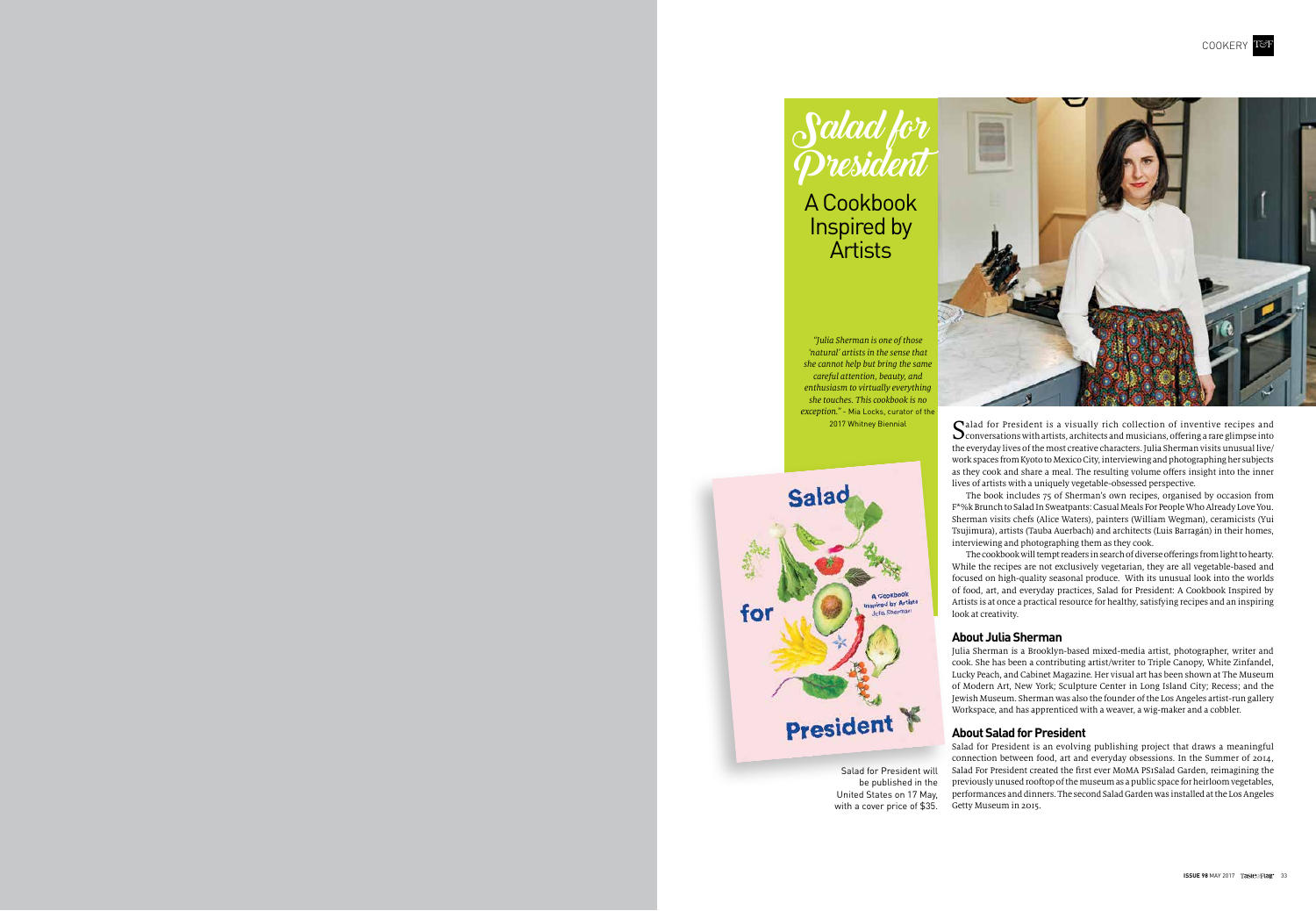

## Grilled peach panzanella with almond essence and purple basil

In the pastry world, peaches and almonds are a classic pair, so it's no surprise that they work well in salad too. The almond flavour is subtle, introduced with a dash of almond extract (there are no actual nuts here at all). The sugar in the peak-season peaches caramelises on the grill and their juices run, making a sweet and tangy marinade for crusty chunks of sourdough. If you don't feel like heating up the coals, broil the peaches cut-side up in the oven or sear them on a well-oiled grill pan, cut side down. Purple basil tastes just like classic Genovese basil, but the colour is a nice touch against the hue of the fruit.

#### Serve s 2

#### For th e dressing: **¼ teaspoon almond extract • 2 teaspoons sherry vinegar 2 teaspoons minced shallot • 1 tablespoon extra-virgin olive oil**

#### For the salad:

**1 455g ripe yellow peaches • 2 tablespoons extra-virgin olive oil sea salt • freshly ground black pepper 2 x 2.5cm slices crusty sourdough bread 2 tablespoons fresh roughly torn purple or Genovese basil**

1. Prepare a very hot charcoal fire, heating until the coals are white-hot. Distribute them evenly in the bottom of the grill.

> 6. Drizzle the dressing over the peaches and bread and set aside to marinate for 5 to 10 minutes.

2. While the coals are heating, make the dressing: Whisk the almond extract, vinegar, shallot, and oil together in a small bowl.

3. Make the salad: Halve the peaches along the line of the cleft (stem to bottom). Remove the pits and put the fruit in a large bowl. Drizzle with 1 tablespoon of the oil, season with a pinch each of salt and pepper, and toss to coat. Drizzle the remaining 1 tablespoon of the oil on both sides of the bread slices and season with salt and pepper.

4. Brush the grill with oil and let it heat up for a minute or two. Arrange the bread slices on the outer edges and the peaches cut side down in the centre (don't rinse the bowl; set it aside). Grill the bread for 1 minute on each side, until lightly toasted. Grill the peaches until the bottoms are caramelised and lightly charred, about 3 minutes. Flip the peaches and cook for an additional 3 minutes on the opposite side.

5. Cut the toasted bread into 2.5cm cubes and put them in the peach bowl along with all the crusty crumbs left behind on the cutting board. Slice each peach half in half again, or into large chunks if the peaches are larger, and put them in the bowl.

7. Toss the torn basil on top, season with additional salt and pepper if needed, and serve.

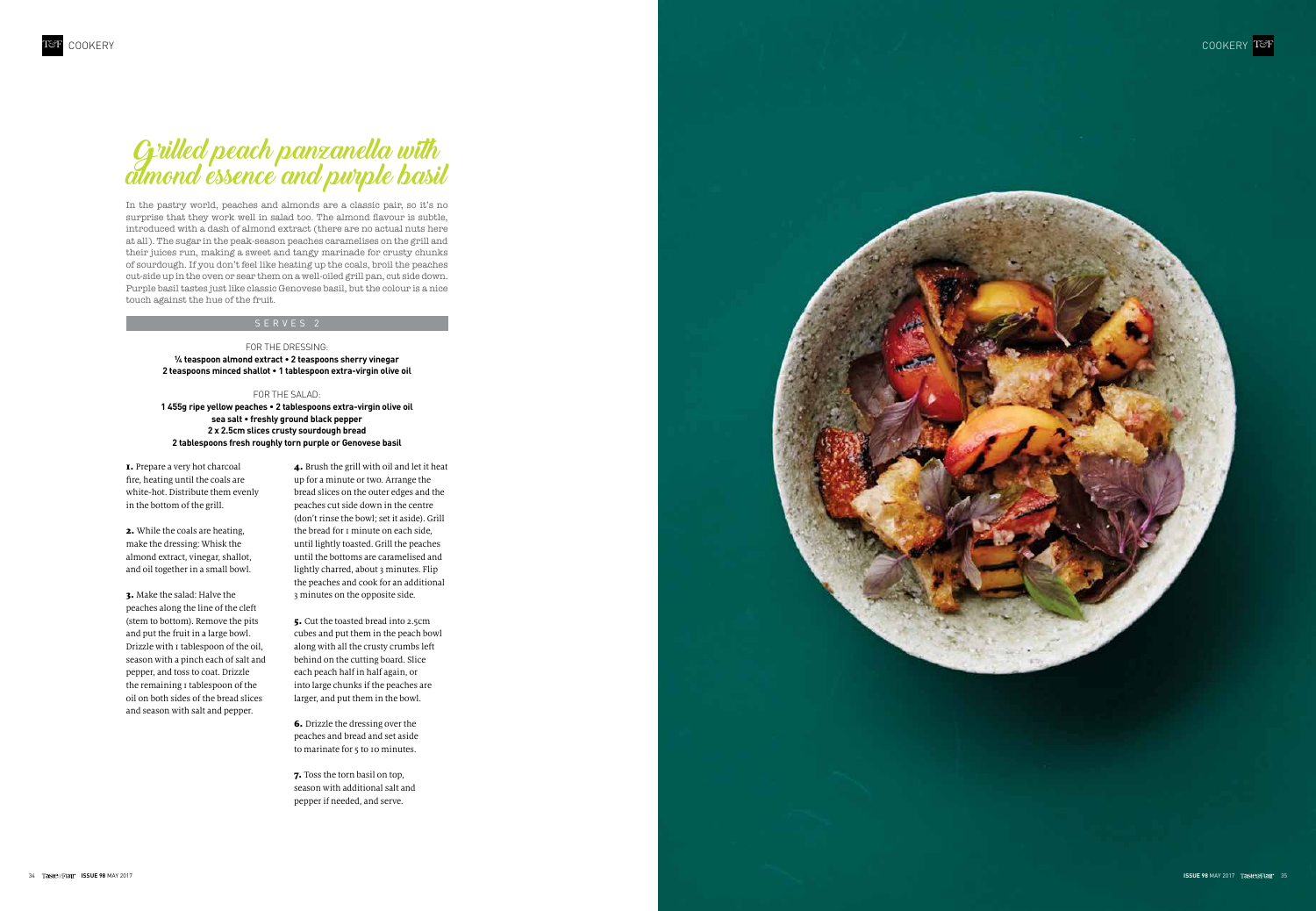## Pink peppercorn candied citrus salad



1. Make the salad: Preheat the oven-grill to high.

2. Slice the lemon and tangerine as thinly as possible and arrange the slices in a single layer on a foil-lined baking sheet.

3. Crush the pink peppercorns using a mortar and pestle. Add the sugar and grind the two ingredients together. Sprinkle them over the citrus slices and place them under the grill, keeping an eye on the slices to make sure they don't burn. Grill for 2 minutes, then rotate the pan 180 degrees and continue to grill until the citrus is light brown and the sugar

For the salad: **1 sweet lemon 1 thin-skinned tangerine 1 teaspoon pink peppercorns 1 tablespoon sugar 3 heads baby little gem lettuce 1 tablespoon snipped fresh chives**

For the dressing: **½ sweet lemon, juice only 1 teaspoon raw honey • sea salt 3 tablespoons extra-virgin olive oil freshly ground black pepper** 

Colourful pinwheels of candied citrus are a little chewy, tart, and sweet, and they could easily double as edible jewellery. Set them atop a simple green salad and you just can't make a prettier dish. Experiment with different types of citrus, but go for those that are thin-skinned, and be sure to slice your rounds as thinly as possible. The pink peppercorns add a floral note; nothing like conventional black peppercorns, this spice is vibrant in colour and aroma.

is bubbling, 3 to 5 minutes longer. Remove from the oven and use a spatula to transfer the slices to a cutting board before they cool. This prevents them from sticking to the foil. Once they cool, they should go from gooey and soft to chewy and almost crunchy.

4. Arrange the leaves of the lettuce in a bowl, and scatter the chives on top.

5. Make the dressing: Combine all the ingredients for the dressing, whisking to emulsify the oil, and drizzle it on top of the lettuce. Season with salt and pepper and top with the candied citrus. Serve immediately.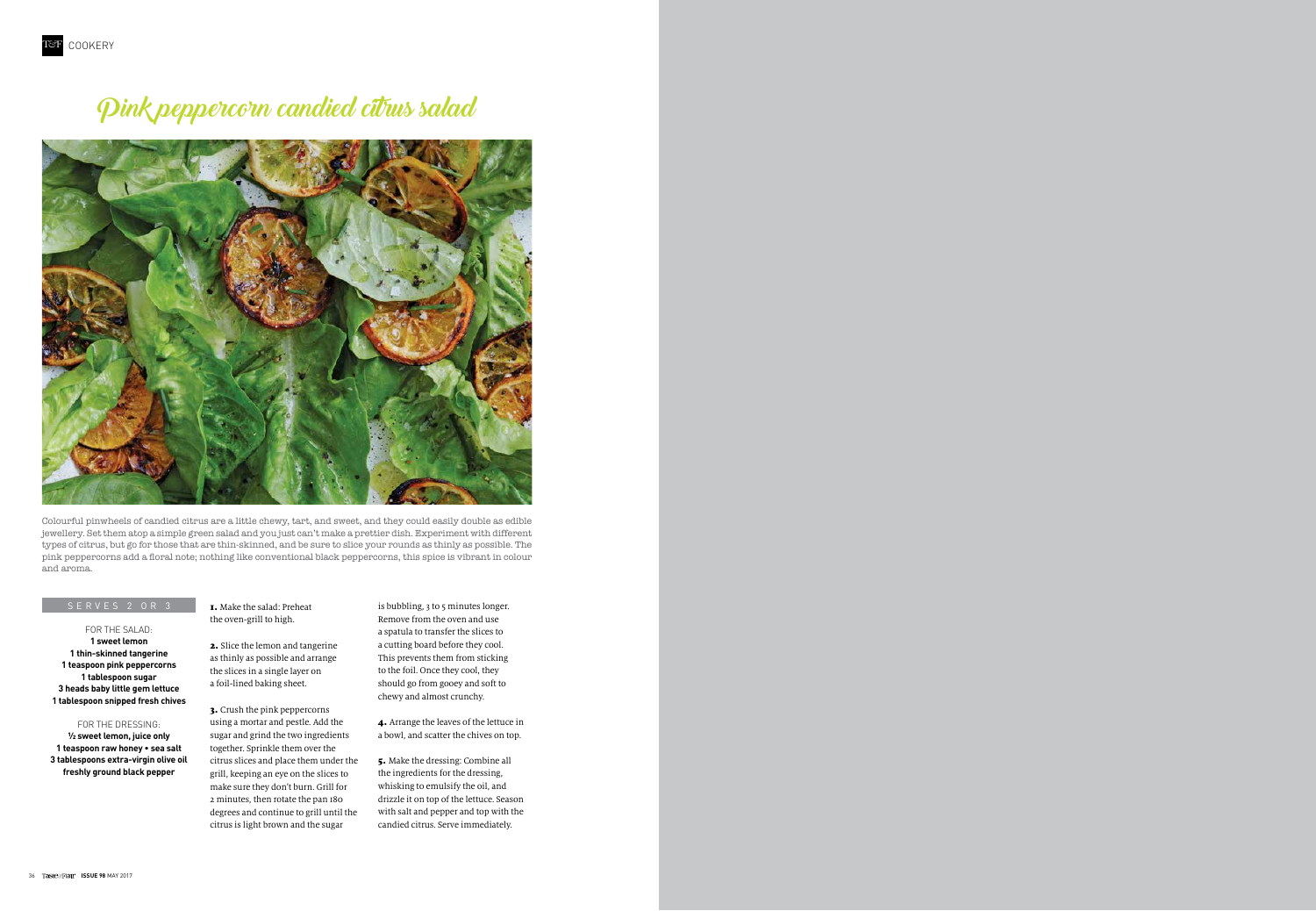

1. Slice the onion as thinly as possible. Put it in a medium bowl, sprinkle with ½ teaspoon salt and the sugar, add the vinegar, and press down firmly with your fingers. Set aside to lightly pickle.

2. Put the potatoes and I teaspoon salt in a medium saucepan and add cold water to cover by 2.5 cm. Bring the water to a rolling boil over high heat, then lower the heat to medium and cook for 15 minutes, or until the potatoes are fork tender. Drain and cut them into 2.5-cm slices. Put them in a large bowl and drizzle with I tablespoon of the oil; season

## Potato salad with sprouted mung beans, yoghurt, and fried black mustard seeds

I love the idea of the classic potato salad. Tossed in mayonnaise and sturdy enough to travel to a picnic, it is a real democratic crowd pleaser. But this is not that kind of salad book. This recipe is my style of potato salad: tangy with rich yoghurt, crunchy with sprouted mung beans, bright with coriander and red onion. Fried black mustard seeds, a staple in Indian cooking, taste like toasty popcorn with a slightly bitter, mustard aftertaste. They are one of my favourite spice additions, worth exploring on top of steamed rice and as a garnish on soups. With a little planning, you can easily and affordably sprout your own beans, using a simple glass jar and a clean kitchen rag or cheesecloth. If you are short on time, you can find a sprouted legume mix at most supermarkets and health food stores - and if you can't, this salad will still be delicious with the potatoes and dressing alone.

#### Serve s 4

#### YOU WILL NEED:

**½ small red onion • sea salt • ½ teaspoon sugar 2 tablespoons red wine vinegar • 455g fingerling or new potatoes 3 tablespoons olive oil • freshly ground black pepper 150g mung bean sprouts (optional) • 2 tablespoons black mustard seeds 60 ml full-fat yoghurt, preferably sheep's milk 2 tablespoons fresh coriander leaves**

> generously with salt and pepper and gently toss to combine, trying to keep the potatoes from falling apart. Add the mung beans and set aside.

3. Put a small pan over high heat, add the remaining 2 tablespoons oil and the mustard seeds, and cook, covered, until you hear the mustard seeds start to pop, jumping up from the pan, about 1½ minutes. Remove from the heat immediately and scrape them into the bowl with the onion. Add the yoghurt and whisk to combine. Spoon the dressing over the potatoes, scatter the cilantro over the top, and serve.

Note: To make your own sprouts, put dried mung beans in a glass jar and cover them with cold water. Cover the top of the jar with a breathable cloth and secure it with a rubber band. Allow them to soak for 6 hours or overnight. Drain the water and cover the beans again with water, the cloth, and the rubber band. Rinse and drain the beans two more times over the next 24 hours or so, covering them in between and leaving them on the kitchen counter to sprout. After about two days, the mung beans should have grown little tails and have tripled in volume. Rinse once more and drain. The sprouted beans will keep in the refrigerator, tightly covered with a lid, for up to a week.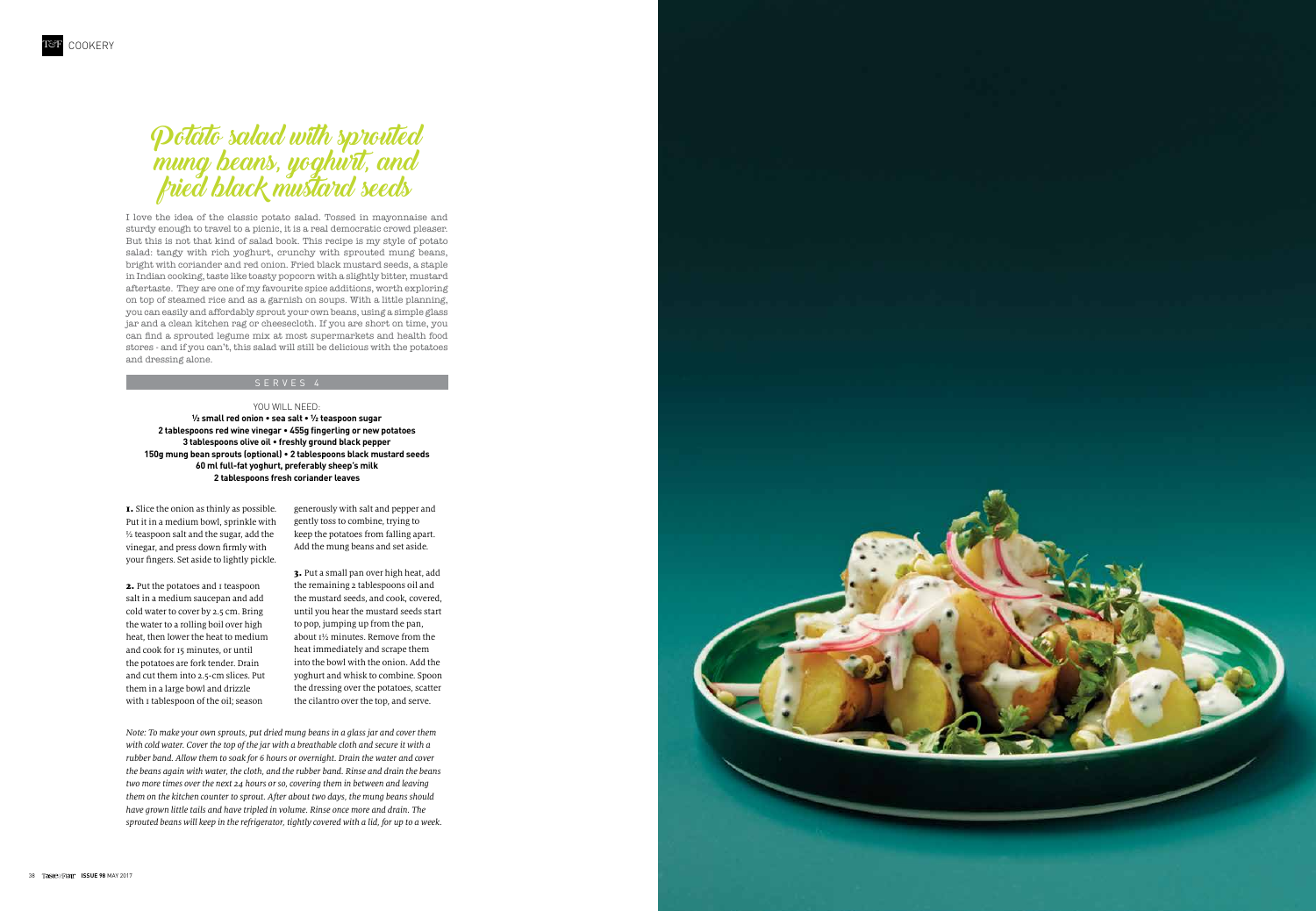



1. Make the dressing: In a food processor, combine the egg yolks, lemon juice, anchovies, parsley, chives, mustard, and vinegar and blend until the herbs are broken down into small green flecks. Add the oils in a slow stream with the motor running and blend to emulsify. Spoon the dressing into a plastic squeeze bottle or a cup with a pouring spout and refrigerate until you are ready to serve.

2. Make the salad: Pull apart the leaves of the lettuces; wash and thoroughly dry and arrange them on a large platter. Squeeze lemon juice and drizzle olive oil over the lettuce, and season with salt and pepper.

Little gems with crispy pancetta and green Caesar dressing

My family subscribed to the early-1990s school of nutrition that painted cholesterol as a deadly threat. To this day, I have never seen my parents enjoy an egg in its entirety, so my passion for eggs—yolks and all—is still a tiny act of rebellion. This dressing delivers everything you want from a traditional Caesar, with the added zing of green parsley and garden chives. Be sure to use the best anchovies on the market, as they will be less fishy with maximal umami flavour. If you are hesitant about the fishiness, soak them in warm water for 5 minutes before adding them to the dressing; they will mellow out in the warm bath. Rather than dumping cheese into the dressing itself, I prefer to micro-plane Pecorino or Parmesan on the salad, making a light, fluffy, and salty finish on top.

#### Serve s 8

#### For th e dressing:

**2 large egg yolks • 2 tablespoons fresh lemon juice 5 oil-packed anchovy fillets, drained • 1 teaspoon Dijon mustard 3 tablespoons chopped fresh flat-leaf parsley, plus more for garnish 2 tablespoons chopped fresh chives • 1 teaspoon white-wine vinegar 60ml high-quality extra-virgin olive oil • 60ml grapeseed oil**

#### For the salad:

**4 small heads little gem lettuce or Romaine lettuce hearts, trimmed ½ lemon • extra-virgin olive oil • freshly ground black pepper • sea salt 8 to 10 slices speck or prosciutto di Parma Parmesan or pecorino cheese (optional)**

> 3. Heat a large cast-iron pan over medium heat. When the pan is hot, add the speck in a single layer, working in batches. When the speck contracts and gets crispy, remove it from the pan and set it aside to cool.

4. To serve, squeeze or drizzle the Caesar dressing generously over the lettuce. Top each serving with a piece of crispy speck, finely grate cheese generously on top, and garnish with parsley. Serve extra dressing on the side if you have leftovers



Winery Tours & Wine Tastings by Appointment Tel: 2141 3550 - 2141 5301 email: info@meridiana.com.mt www.meridiana.com.mt



Stadium Street, Gzira GZR1301 Tel: 2133 0447 Mob: 7909 3197 E-mail: info@srausi.com

**ISSUE 98 MAY 2017 TASHAGETIAIP** 41

www.srausi.com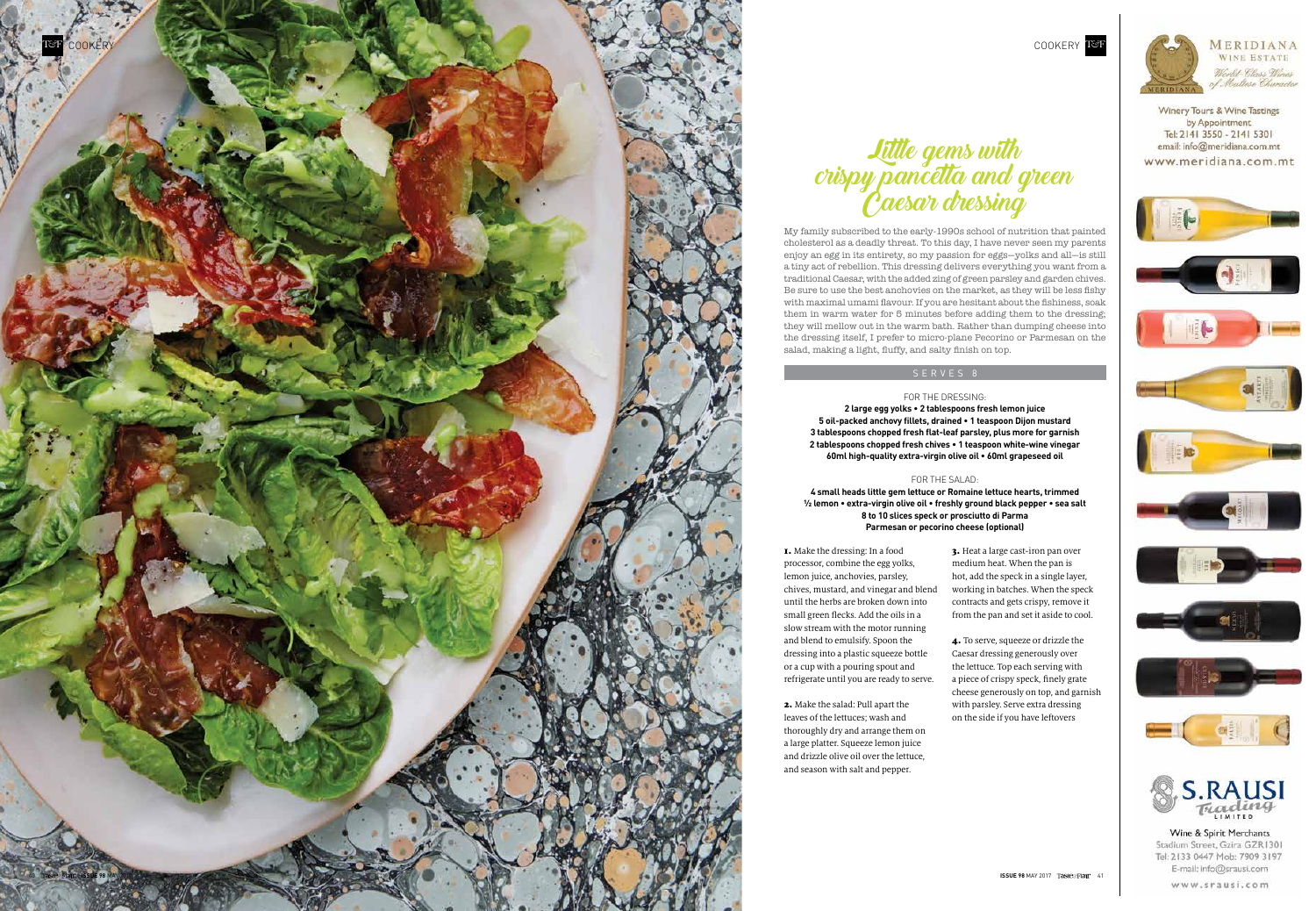



1. Prepare a charcoal fire, heating until the coals turn white.

2. While the coals are heating, brush the romaine and onion rounds with oil and season with coarse salt, pepper, and the oregano. Place the feta and the olives on a rectangular piece of aluminium foil and fold the edges upward to create a shallow boat. Drizzle them with oil.

3. Brush the grill with vegetable oil. Place the stuffed grape leaves, romaine, onion, and feta/olive packet on it and cook until the vegetables have a nice light char on all sides,  $4$  to 5 minutes total. The feta should be warm throughout. Remove from the grill with tongs.

Greek salad on the grill

This salad proves that rules are meant to be broken. I have always considered the classic Greek salad to be the Platonic ideal. I baulk at fancy upgrades since the cheap red-wine vinegar, kalamata olives, and romaine are fundamental to the dish. I even prefer dolmas (stuffed grape leaves) from a can to those from the deli counter. Then one day I had a few vegetarian dolmas left over in the fridge, and I tossed them on the grill to warm them up. The oil-marinated leaves crisped, the rice steamed and softened inside, and I had somehow managed to improve upon my favourite snack. With the rules out the window, I tossed all the veggies on the grill (except for the cucumbers and tomatoes), and it worked. It's not a replacement for fresh Greek salad but it is a fun variation to make at home.

#### Serve s 4

#### YOU WILL NEE D :

**4 hearts of romaine, bottoms trimmed, cut in half lengthwise 1 small red onion, cut into rounds 6mm thick • extra-virgin olive oil coarse-grained salt • freshly ground black pepper • 1 teaspoon dried oregano 170g sheep's milk feta cheese, 2.5 cm thick • 50g kalamata olives 8 to 10 canned or fresh vegetarian stuffed vine leaves (dolmas) 1 medium ripe beefsteak tomato, cored and cut into 2.5-cm chunks 2 to 3 small Kirby (pickling), Persian or English cucumbers, cut into 2.5-cm pieces 4 or 5 oil-packed anchovy fillets (optional but highly recommended) pepperoncini (optional) • red-wine vinegar • sea salt breadsticks or Melba toast (optional)**

> 4. On a large platter, make a bed of the grilled romaine (keeping the halves intact) and top with the tomato, cucumbers, grilled onion, olives, and stuffed grape leaves. Cut the feta into 2.5cm cubes and toss them on top. Drizzle the whole mess generously with oil and season very lightly with sea salt (the olives, feta, and anchovies add lots of salt) and black pepper to taste.

5. Top with the anchovies and pepperoncini, if using. Serve with red-wine vinegar and oil on the side, and breadsticks or Melba toast as a nod to the salad's roots.



# **VENALTA®**





6, Piazza di Spagna<br>00187 Roma. Italia.

Tel: 21312151 Email: alta@altacare.com

www.altacare.com



Note: Tossing the cheese on the grill is optional, but it's a nice way to warm it up before serving. Feta cheese sticks to the grill, so be sure to use tinfoil if you decide to do this step.